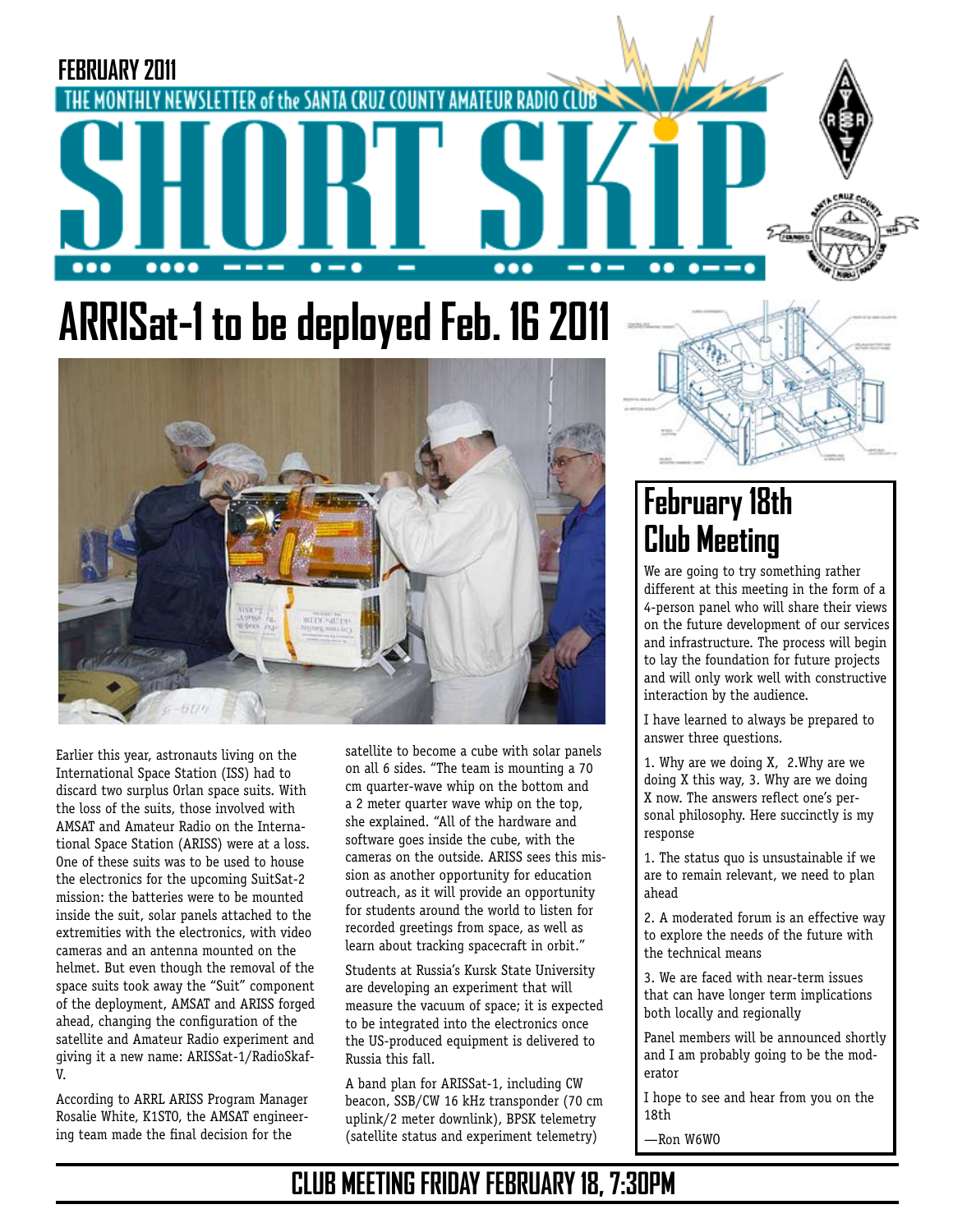#### **2 FEBRUARY 2011**

#### **ARISSat-1 continued**



and FM (announcements, slow scan television [SSTV] transmissions and telemetry) is now available.

ARISSat-1 will boast:

24 different student greetings -- transmitted in 15 languages -- on the FM downlink.

SSTV shots taken by the spacecraft and transmitted to the ground on FM.

Telemetry from Russia's Kursk State University experiment that will measure of the vacuum of space. The experiment will be sampling the amount of vacuum each day for 90 minutes, then sending down the data to map the vacuum change as the satellite slowly spirals into the atmosphere. According to AMSAT ARISSat Project Manager Gould Smith, WA4SXM, this is a unique experiment, "as we understand that such measurements have not been taken previously at the altitudes at which ARISSat-1 will operate."

Ground station software for both the PC and Mac platforms. This software will be useful to demodulate and display the new BPSK1000 downlink that will include data from the experiment and satellite telemetry, as well as demodulate the older BPSK-400 format used by the Phase III satellites, such as AO-40. Audio from a 2 meter SSB receiver/scanner can be fed into a computer soundcard and the software will demodulate the downlink. Separate programs for displaying SSTV images and decoding CW are currently available from other sources.

Other ARISSat-1 upgrades include:

ARISSat-1 will transmit four different modulated signals across a 48 kHz band, including a 16 kHz wide SSB/CW transponder, extensive BPSK telemetry downlink, CW beacon and FM downlink capabilities. SuitSat-1 did not have a receiver, so it was transmit-only with canned voice messages and a pre-recorded SSTV image, plus CW telemetry downlink on a single FM channel.

ARISSat-1 will have a student experiment; the system can handle up to three experiments. SuitSat-1 did not carry student experiments.

ARISSat-1 has 4 SSTV cameras and software to select photos taken with illuminated pixels to be transmitted to the ground on the FM channel. SuitSat-1 did not have SSTV photo capability, only a prerecorded SSTV image to transmit.

ARISSat-1 has more pre-recorded student messages to transmit -- 24 messages in 15 languages. SuitSat-1 had prerecorded student messages in only 6 languages.

ARISSat-1 has several "challenges" that students and others will be encouraged to meet, including decoding CW transmission of call signs of those involved with the project, recognizing a "secret word" at the end of the greetings and hearing a recording of a two-way transmission from former Soviet cosmonaut Yuri Gagarin, the first human to orbit the Earth.

ARISSat-1 is a technology demonstrator, featuring the first use of a software defined transponder (SDX) in an Amateur Radio spacecraft. According to one of the team leaders, Gould Smith, WA4SXM, SDX uses software to modulate/demodulate radio signals, rather than analog hardware. SuitSat-1 used a modified Kenwood analog transmitter.

Plans to launch a second SuitSat-spacesuitturned-satellite were the subject of discussions and presentations at the November 2006 AMSAT Space Symposium and ARISS International Delegates' meeting. Despite a weaker-than-anticipated 2 meter signal, SuitSat-1 -- a surplus Russian Orlan spacesuit fitted with an Amateur Radio transmitter -- sparked the imagination of students and the general public and turned into a public relations bonanza for Amateur Radio. ARISS hoped to capitalize on the concept by building an even better SuitSat that will include ham radio transponders. The SuitSat.org Web site attracted nearly 10 million hits during the mission. Designated by AMSAT as AO-54, SuitSat-1 remained in operation for more than two weeks, easily outlasting initial predictions that it would transmit for about a week. It re-entered the atmosphere and burned up in September 2006.

"Though ARISSat-1 won't sport as charming an exterior as its predecessor, it embodies significant enhancement in capability and longevity," said ARRL Education Services Manager Debra Johnson, K1DMJ. "The ham radio community and schools with access to Amateur Radio ground stations can begin planning their mode of conversation with this new space inhabitant that will be arriving on the scene in just a few months!"

—from Amsat.org

# ${\color{red}\mathbf{0}}{\color{green}\mathbf{0}}{\color{green}\mathbf{0}}{\color{green}\mathbf{0}}{\color{green}\mathbf{0}}$

SHORT S

Upcoming DX Contests: February

12-13 CQ WW RTTY WPX Contest 14-18 School Club Roundup 19-20 ARRL International DX Contest, CW March 5-6 ARRL Inter. DX Contest – Phone 26-28 CQ WW WPX Contest, SSB More contest listings and info at: http://www.arrl.org/arrl-dx , http://www.ncdxc.org/ and http://www.hornucopia.com/contestcal/ index.html

Upcoming Events of interest:

Sat, February 12th and 26th CAKE Meeting Coffee Assisted Knowledge Exchange All welcome at Gigi's Bakery & Cafe. 10am – 12pm 550-A River Street, Santa Cruz, 95060 (Gigi's) Bring questions, items of interest, your interests.

March 5, 2011—Monterey Swap meet & free ham exams Contact: Jim Lacalamita WB6YAM http://www.radiofest.org/

March 12, 2011—Cupertino De Anza Electronic Flea Market http://www.electronicsfleamarket.com/

April 14-17, 2011—Santa Cruz Co. Sea Otter Classic XBE&XMY ARES/ACS Contact: Tim Takeuchi W6TST http://www.seaotterclassic.com/

April 15-17, 2011—Visalia

The 62nd Annual International DX Convention sponsored by the Nor Cal DX Club will be held at The Holiday Inn Hotel & Conference Center in Visalia, California More information at: http://www.dxconvention.org/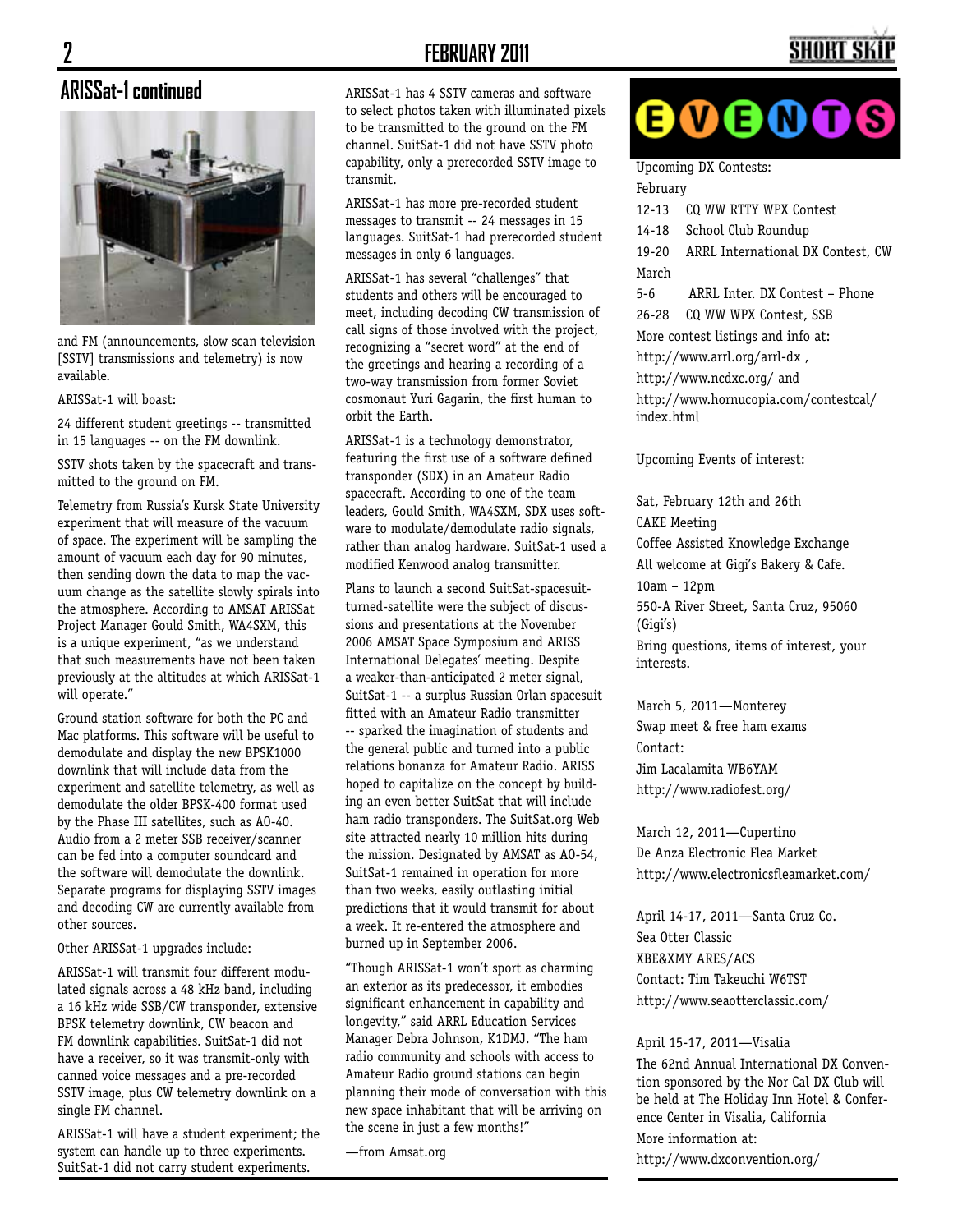# SHORT SKII



Was happy when I heard over the Baja Maritime Mobile Net that single-hander cruising sailor Janice (58) was safe. On 7 January, while at the beginning of her around-the-world cruise, her yacht NEREDA rolled over in a storm off the Pacific coast. She reported that the boat rolled 360 degrees, righted itself and surprisingly, did not lose its mast or rigging. She was able to get her engine started and reported a line wrapped around her prop shaft. A day or two later, she made it safely into port.

 Terry Parks, N6NUN, aboard his 53-foot yacht in Sausalito, mentioned that his electric bill was \$242 for December. He's a live aboard and relies on electric power for heating and cooking, plus electrical appliances. At his marina, he is not hooked up to natural gas. That bill was not too bad, but a surcharge of \$162 was tacked on by Marin County to keep it Green. Terry said the surcharge was optional. Optional? That's unusual. Terry said he could work me on the K6BJ repeater on his IPAD.

A joke from The American Legion Magazine: "Two Antennas met on a roof, fell in love and got married. The ceremony wasn't much but the reception was excellent."

 Recently I had brunch at Rocky's café in Felton with Leon Fletcher, AA6ZG. Soon the table adjacent to ours was filled by JV, K6HJU, Jeff, AE6KS and two other SLVARC hams. It was like ham radio old-homeweek as immediately the talk switched from the topic of ham and eggs and barbeque beef sandwiches to antennas, commercial radio broadcast station calamities, and even some repeater and computer talk. JV told several tower removal stories. I reminded him of one that I helped him take down over 25 years ago for the widow of a SK. He tried unsuccessfully to break up the concrete base with sledgehammers. He finally broke one sledgehammer handle with a mighty blow. It was then that we gave up and neatly covered the base with a layer of topsoil.

# **Fractal Antennas: Hype or Hope?**

By Dan Romanchik, KB6NU

QRZ.Com currently has a very interesting item on fractal antennas (http://forums. qrz.com/showthread.php?t=277623). While the idea of applying fractals to the design and construction of antennas has been around for quite some time, very few hams have actually built them, and there are currently no companies building commercial fractal antennas for the ham radio market. The question, of course, is why?

Those that are hyping fractal antennas most notably W1YW, CEO of Fractal Antenna Systems—claim several advantages. These advantages purportedly include wider bandwidth and smaller size when compared to traditional antennas, such as verticals and dipoles. Those that are trying to debunk these claims contend that this is all just hogwash, and that there's no real scientific basis for these claims.

One thing that's confounding this debate is that there have been very few articles published on the topic. For commercial reasons, W1YW has made his articles unavailable. He says that he will be publishing something real soon now, but there is nothing definite at this point.

There is at least one article on the Internet that describes the construction of a fractal antenna for amateur radio use. "FYI:FYQ: Another look at the Fractal Quad Yagi" (http://www.scribd.com/doc/18788401/ FYIFQY) was published in the October 1999 issue of 73 magazine. It describes the construction of a two-element, 10m antenna. Like most 73 articles, it's not incredibly technical, though, and doesn't really contribute to the technical debate, except to demonstrate that physically small antennas can be made using fractal design.

The PDF contains several photos of the antenna. It's a crazy contraption that looks relatively difficult to build. So difficult, in fact, that it makes me wonder if it's even worth it to try building one. After all, 10m antennas are not really all that big or all that difficult to build to begin with.

Even more interesting than the antennas are the personalities on both sides of the debate. The QRZ.Com discussion quickly devolved into a flame war, with neither side scoring a knockout.

Personally, I think the brouhaha is much

ado about nothing. It seems to me that it's been demonstrated that you can build antennas using fractal design techniques. They are physically smaller than traditional antenna designs, but you really don't get something for nothing. Overall, they don't have as much gain as yagis or quads, and they're more complex to build.

My opinion on this is that if W1YW can build antennas that radiate a signal and can sell those antennas to someone, then more power to him. In the end, his company will live and die by how well, his antennas work and how much they cost when compared to antennas from other companies.

As for me, I think I'll stick with the more traditional HF antennas. If I need to make my antennas smaller, I'll use loading coils or designs such as the Moxon. I may not be on the bleeding edge of technology, but I'll certainly avoid a lot of headache trying to figure out who's right.

When not avoiding flame wars on QRZ.Com, Dan, KB6NU, operates CW on the HF bands, writes and publishes license exam study guides, and teaches ham radio classes. You can find his ham radio blog at www.kb6nu. com.

# **WELCOME NEW MEMBERS!**

The following members joined (or rejoined) us during January 2011:

Fletcher Arnold KJ6LDC Jon Bennett KB6JON Alan Hawrylyshen K2ACK Barry Norris NR6S (returning) David Shoaf KG6IRW John Sigismondi W2FLB Bob Wolbert K6XX (returning)

# **Treasurer's Report**

The December 31, 2010 Treasurer's Report presented to the Board of Directors showed that at the end of 2010 the SCCARC treasury had \$3,950.21 in cash and bank accounts (total less encumbrances: \$3,037.02). At that time all financial obligations for which invoices had been received had been met. The full Report, incorporating the current working budget as well as actual and projected income and expenditure figures for the full calendar year, will be available for review at the February 18 Club meeting.